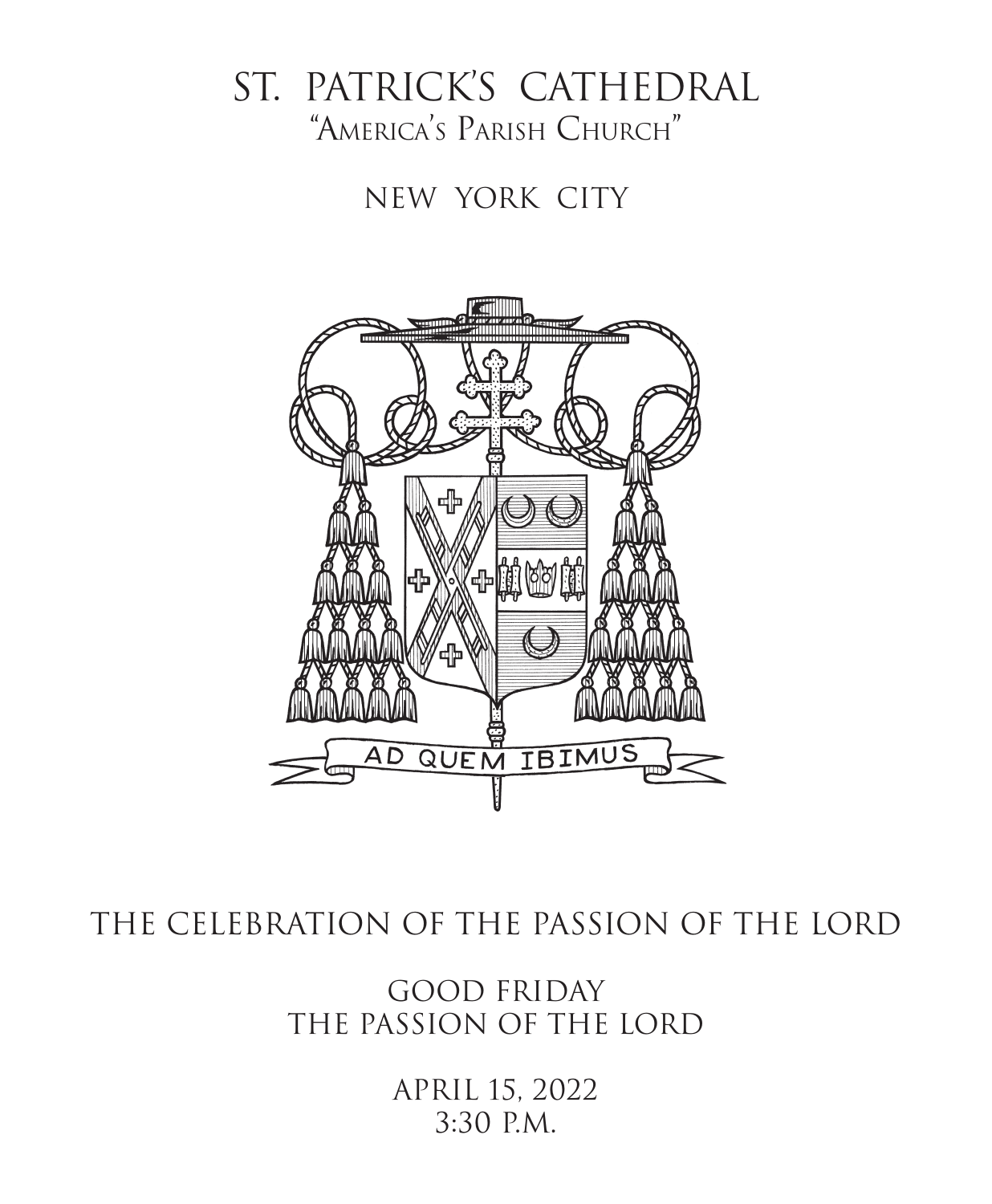# **T h e O r d e r o f S e r v i c e T h e I <sup>n</sup> <sup>t</sup> <sup>r</sup> <sup>o</sup> d u c to r y R <sup>i</sup> <sup>t</sup> <sup>e</sup> <sup>s</sup>**

#### **E <sup>n</sup> <sup>t</sup> r a n c e**

*The procession enters in silence. As the celebrant prostrates himself, all kneel.*

**P r a y e r**

## **T h e L <sup>i</sup> <sup>t</sup> u r g y <sup>o</sup> <sup>f</sup> <sup>t</sup> h e W <sup>o</sup> r d**

#### **F i r st R e a d i n g** Isaiah 7:10-14; 8:10

See, my servant shall prosper, he shall be raised high and greatly exalted. Even as many were amazed at him– so marred was his look beyond human semblance and his appearance beyond that of the sons of man– so shall he startle many nations, because of him kings shall stand speechless; for those who have not been told shall see, those who have not heard shall ponder it. Who would believe what we have heard? To whom has the arm of the LORD been revealed? He grew up like a sapling before him, like a shoot from the parched earth; there was in him no stately bearing to make us look at him, nor appearance that would attract us to him. He was spurned and avoided by people, a man of suffering, accustomed to infirmity, one of those from whom people hide their faces, spurned, and we held him in no esteem.

Yet it was our infirmities that he bore, our sufferings that he endured,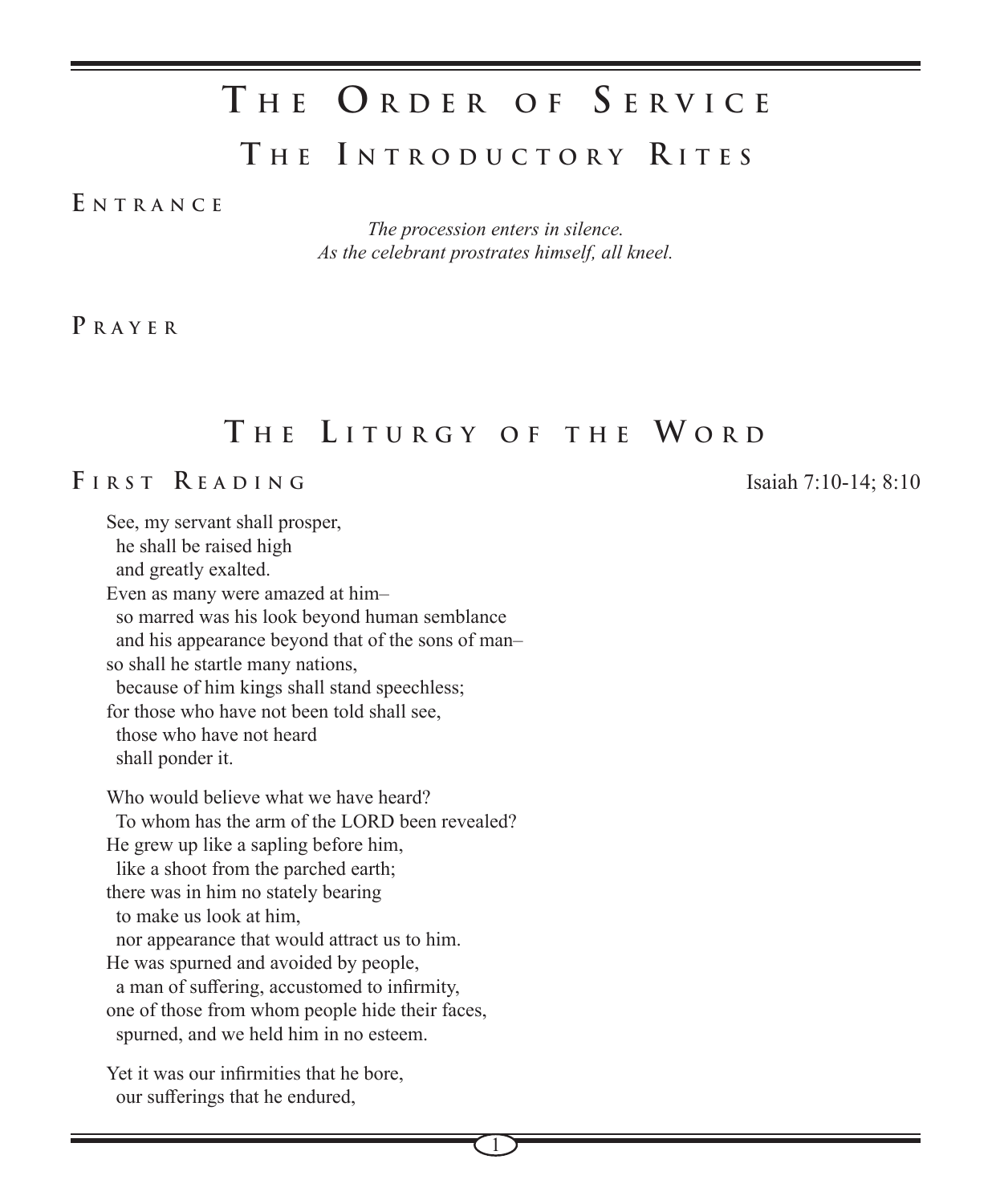while we thought of him as stricken, as one smitten by God and afflicted. But he was pierced for our offenses, crushed for our sins; upon him was the chastisement that makes us whole, by his stripes we were healed. We had all gone astray like sheep, each following his own way; but the LORD laid upon him the guilt of us all. Though he was harshly treated, he submitted and opened not his mouth; like a lamb led to the slaughter or a sheep before the shearers, he was silent and opened not his mouth. Oppressed and condemned, he was taken away, and who would have thought any more of his destiny? When he was cut off from the land of the living, and smitten for the sin of his people, a grave was assigned him among the wicked and a burial place with evildoers, though he had done no wrong nor spoken any falsehood. But the LORD was pleased to crush him in infirmity. If he gives his life as an offering for sin, he shall see his descendants in a long life, and the will of the LORD shall be accomplished through him. Because of his affliction he shall see the light in fullness of days; through his suffering, my servant shall justify many, and their guilt he shall bear. Therefore I will give him his portion among the great, and he shall divide the spoils with the mighty, because he surrendered himself to death and was counted among the wicked; and he shall take away the sins of many, and win pardon for their offenses.

The word of the Lord. **Thanks be to God.**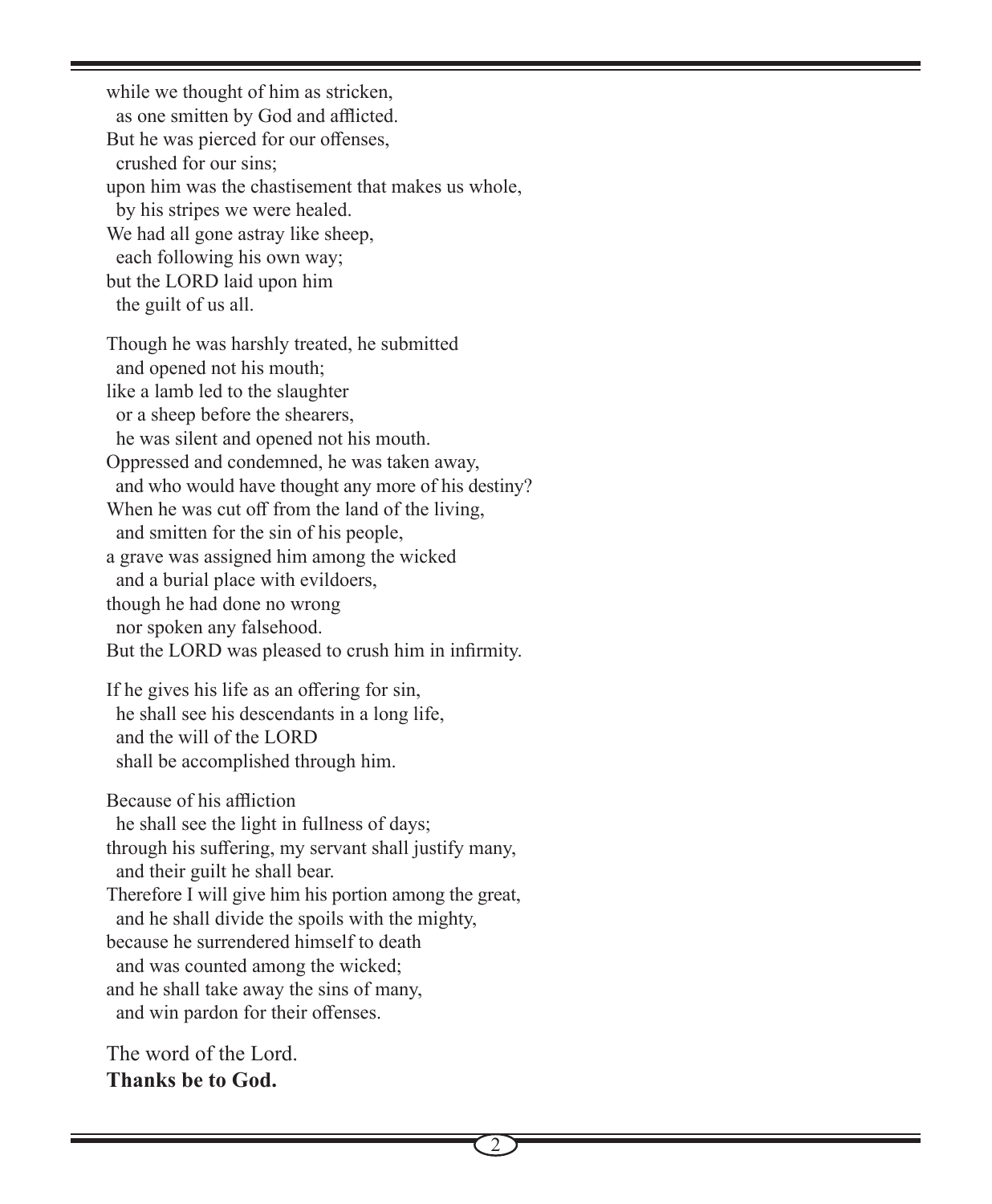

Music © 2006 by Jennifer Pascual. All rights reserved.

 $\mathbb R$ . Father, into your hands encomiendo espíritu.

*I commend my spirit.*

In you, O LORD, I take refuge; let me never be put to shame. In your justice rescue me. Into your hands I commend my spirit; you will redeem me, O LORD, O faithful God. R.

Soy la burla de todos mis enemigos, a irrisión de mis vecinos, el espanto de mis conocidos; Me ven por la calle y escapan de mí. Me han olvidado como a un muerto, Me han desechado como a un cacharro inútil. R.

But my trust is in you, O LORD; I say, "You are my God. In your hands is my destiny; rescue me from the clutches of my enemies and my persecutors."  $\mathbb{R}$ .

Haz brillar tu rostro sobre tu siervo, Sálvame por tu misericordia. Sean fuertes y valientes de corazón, Los que esperan en el Señor.  $\mathbb{R}^n$ .

*For all my foes I am an object of reproach, a laughingstock to my neighbors, and a dread to my friends; they who see me abroad flee from me. I am forgotten like the unremembered dead; I am like a dish that is broken.*

*Let your face shine upon your servant; save me in your kindness. Take courage and be stouthearted, all you who hope in the LORD.*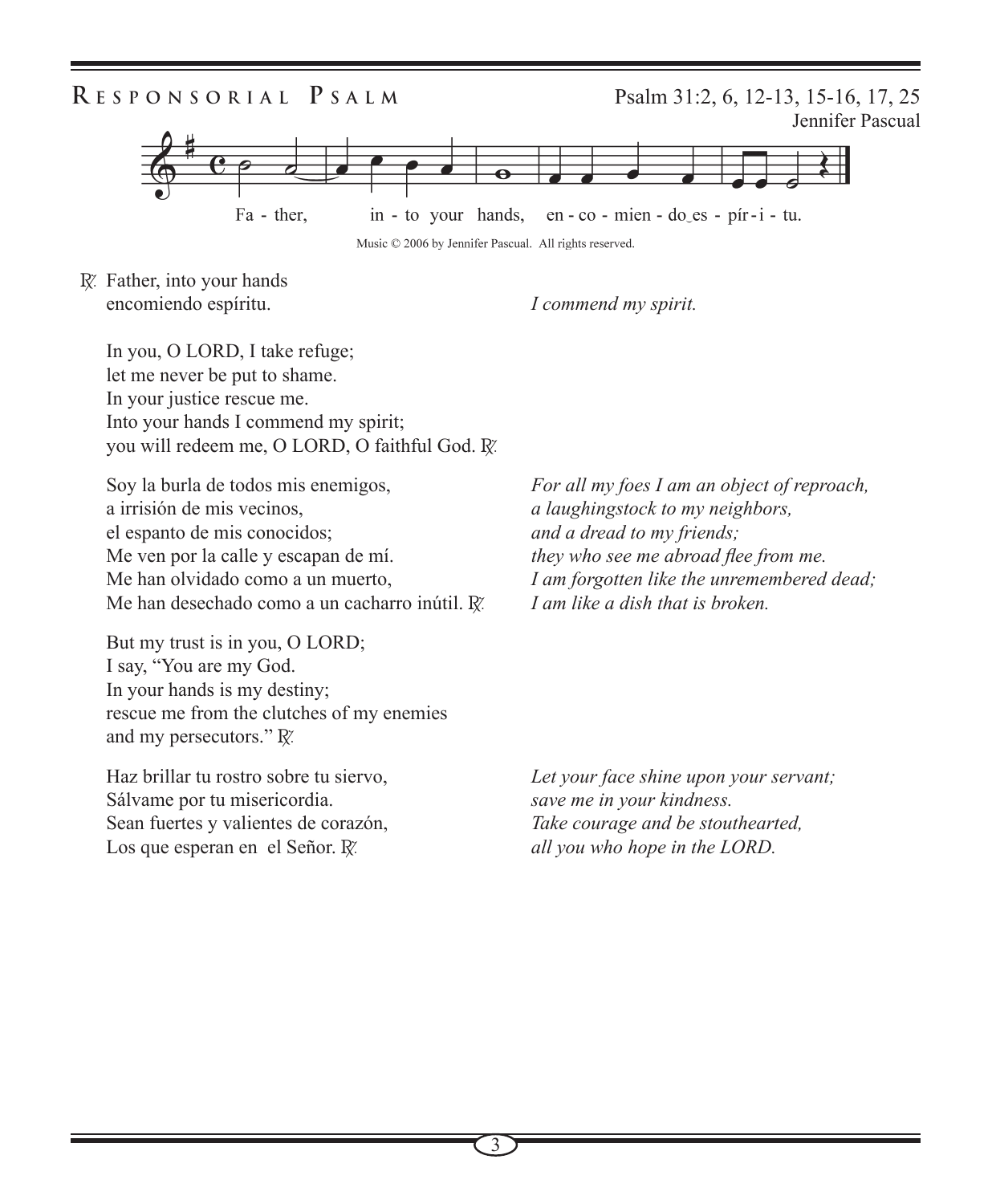#### **S e g u n d a L e c <sup>t</sup> u r a** I Corintios 11, 23-26

Hermanos: Jesús, el Hijo de Dios, es nuestro sumo sacerdote, que ha entrado en el cielo. Mantengamos firme la profesión de nuestra fe. En efecto, no tenemos un sumo sacerdote que no sea capaz de compadecerse de nuestros sufrimientos, puesto que él mismo ha pasado por las mismas pruebas que nosotros, excepto el pecado. Acerquémonos, por lo tanto, con plena confianza al trono de la gracia, para recibir misericordia, hallar la gracia y obtener ayuda en el momento oportuno. Precisamente por eso, Cristo,

 durante su vida mortal, ofreció oraciones y súplicas, con fuertes voces y lágrimas, a aquel que podía librarlo de la muerte, y fue escuchado por su piedad. A pesar de que era el Hijo, aprendió a obedecer padeciendo, y llegado a su perfección, se convirtió en la causa de la salvación eterna para todos los que lo obedecen.

Palabra de Dios. **Te alabamos Señor.**

*Brothers and sisters: Since we have a great high priest who has passed through the heavens, Jesus, the Son of God, let us hold fast to our confession. For we do not have a high priest who is unable to sympathize with our weaknesses, but one who has similarly been tested in every way, yet without sin. So let us confidently approach the throne of grace to receive mercy and to find grace for timely help.*

*In the days when Christ was in the flesh, he offered prayers and supplications with loud cries and tears to the one who was able to save him from death, and he was heard because of his reverence. Son though he was, he learned obedience from what he suffered; and when he was made perfect, he became the source of eternal salvation for all who obey him.*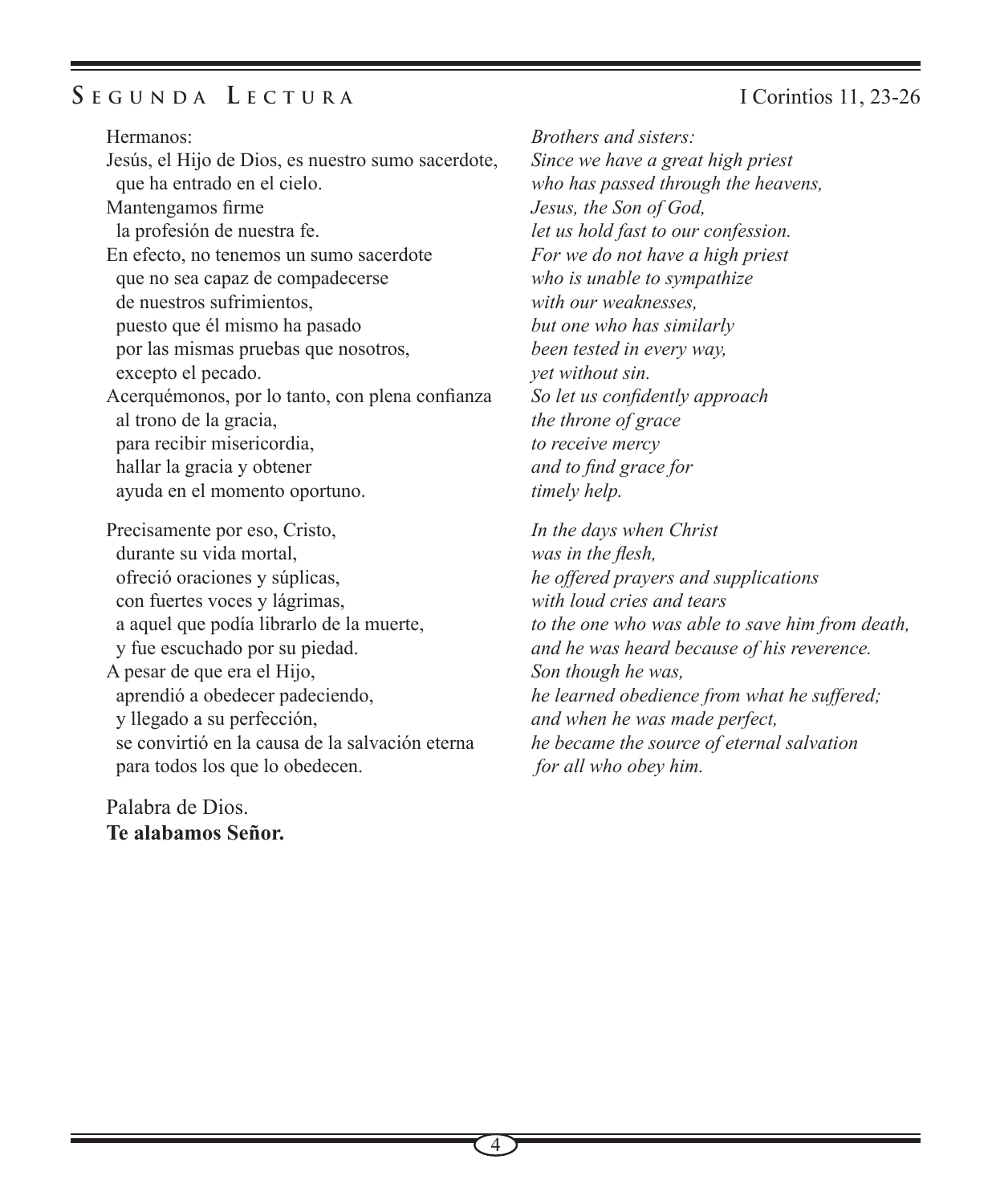**G osp <sup>e</sup> <sup>l</sup> A c c <sup>l</sup> a m a <sup>t</sup> <sup>i</sup> <sup>o</sup> <sup>n</sup>** Orbis Factor



Christ became obedient to the point of death, even death on a cross. Because of this, God greatly exalted him and bestowed on him the name which is above every other name.

### **G osp <sup>e</sup> <sup>l</sup>** John 13:1-15

 C. Jesus went out with his disciples across the Kidron valley to where there was a garden,

into which he and his disciples entered.

Judas his betrayer also knew the place,

because Jesus had often met there with his disciples.

So Judas got a band of soldiers and guards

from the chief priests and the Pharisees

and went there with lanterns, torches, and weapons.

Jesus, knowing everything that was going to happen to him,

went out and said to them,

- "Whom are you looking for?"
- C They answered him,

#### SS **"Jesus the Nazorean."**

C He said to them,

图 "I AM."

- C Judas his betrayer was also with them. When he said to them, "I AM, " they turned away and fell to the ground. So he again asked them,
- "Whom are you looking for?"
- C They said,

#### SS **"Jesus the Nazorean."**

- C Jesus answered,
- "I told you that I AM.

So if you are looking for me, let these men go."

C This was to fulfill what he had said,

"I have not lost any of those you gave me."

Then Simon Peter, who had a sword, drew it,

struck the high priest's slave, and cut off his right ear.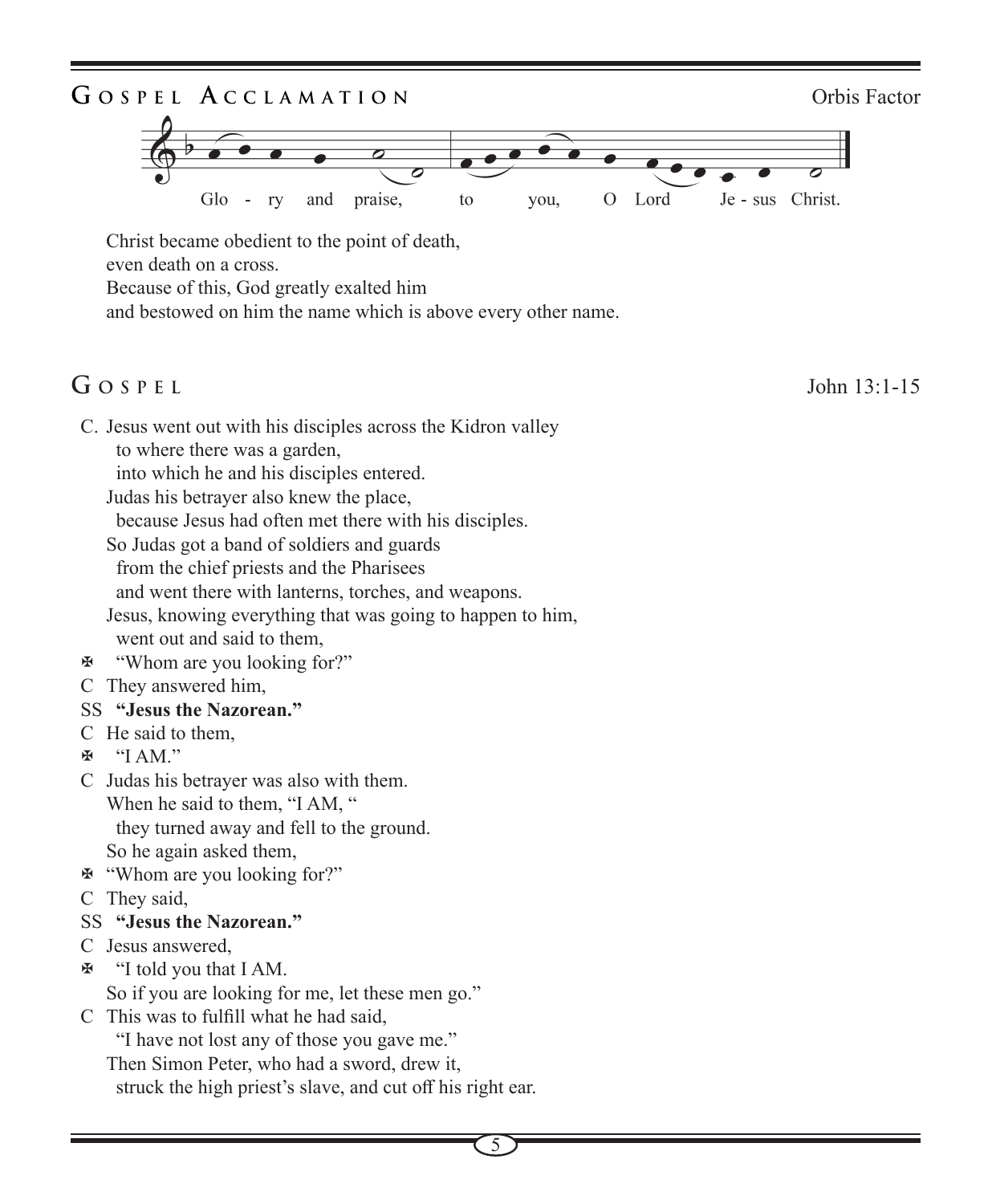The slave's name was Malchus. Jesus said to Peter,

- "Put your sword into its scabbard. Shall I not drink the cup that the Father gave me?"
- C So the band of soldiers, the tribune, and the Jewish guards seized Jesus, bound him, and brought him to Annas first. He was the father-in-law of Caiaphas, who was high priest that year. It was Caiaphas who had counseled the Jews
	- that it was better that one man should die rather than the people.

Simon Peter and another disciple followed Jesus. Now the other disciple was known to the high priest, and he entered the courtyard of the high priest with Jesus. But Peter stood at the gate outside. So the other disciple, the acquaintance of the high priest, went out and spoke to the gatekeeper and brought Peter in. Then the maid who was the gatekeeper said to Peter,

- S "You are not one of this man's disciples, are you?"
- C He said,
- S "I am not."
- C Now the slaves and the guards were standing around a charcoal fire that they had made, because it was cold, and were warming themselves.

Peter was also standing there keeping warm.

The high priest questioned Jesus about his disciples and about his doctrine. Jesus answered him,

- "I have spoken publicly to the world.
	- I have always taught in a synagogue

or in the temple area where all the Jews gather,

and in secret I have said nothing.

Why ask me?

Ask those who heard me what I said to them.

They know what I said."

- C When he had said this, one of the temple guards standing there struck Jesus and said,
- S "Is this the way you answer the high priest?"
- C Jesus answered him,
- $\mathcal{F}$  "If I have spoken wrongly, testify to the wrong; but if I have spoken rightly, why do you strike me?"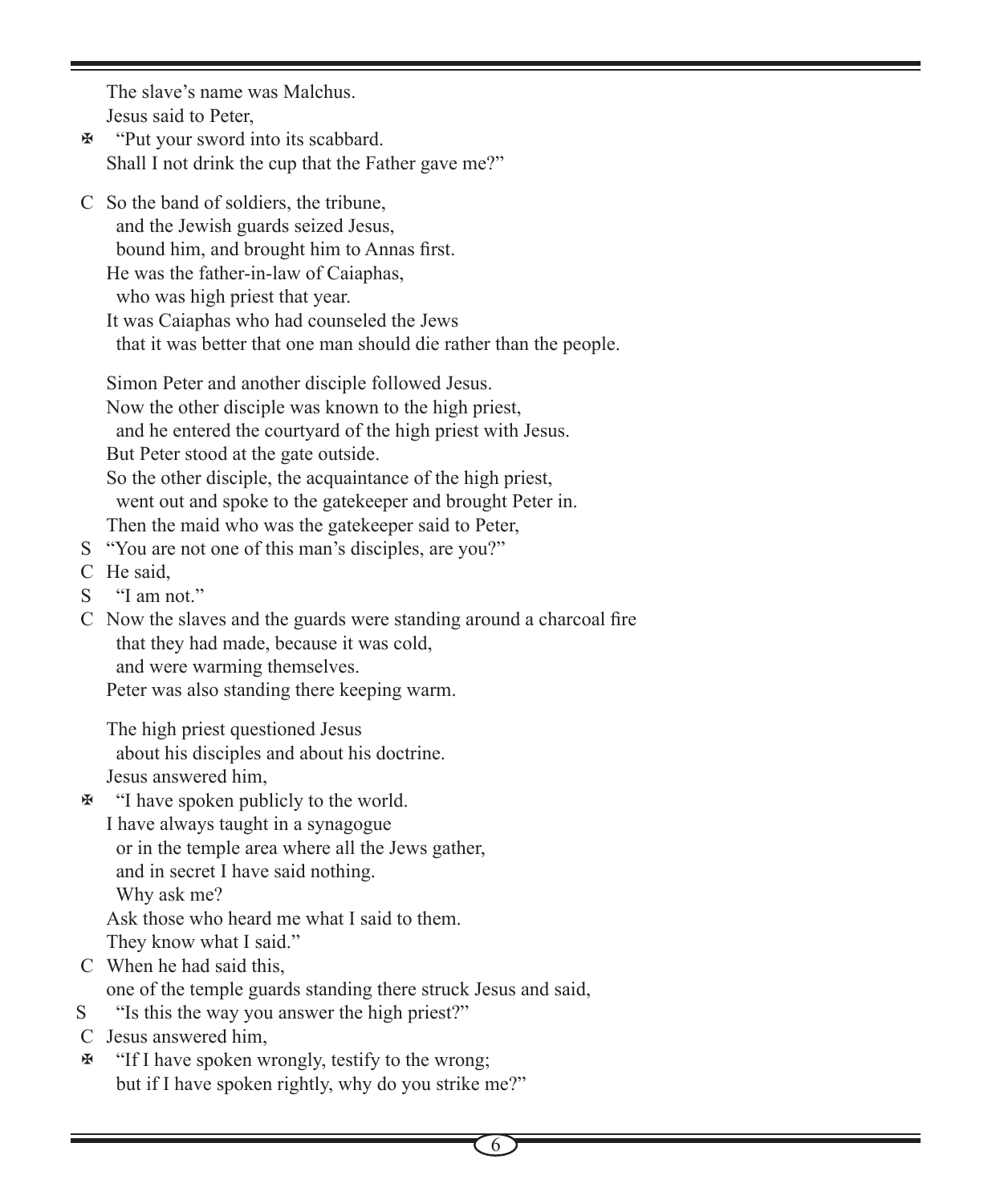- C Then Annas sent him bound to Caiaphas the high priest. Now Simon Peter was standing there keeping warm. And they said to him,
- SS **"You are not one of his disciples, are you?"**
- C He denied it and said,
- S "I am not."
- C One of the slaves of the high priest, a relative of the one whose ear Peter had cut off, said,
- S "Didn't I see you in the garden with him?"
- C Again Peter denied it.

And immediately the cock crowed.

Then they brought Jesus from Caiaphas to the praetorium.

It was morning.

And they themselves did not enter the praetorium,

- in order not to be defiled so that they could eat the Passover. So Pilate came out to them and said,
- S "What charge do you bring against this man?"
- C They answered and said to him,
- SS **"If he were not a criminal, we would not have handed him over to you."**
- C At this, Pilate said to them,
- S "Take him yourselves, and judge him according to your law."
- C The Jews answered him,

#### SS **"We do not have the right to execute anyone,"**

 C in order that the word of Jesus might be fulfilled that he said indicating the kind of death he would die. So Pilate went back into the praetorium

and summoned Jesus and said to him,

- S "Are you the King of the Jews?"
- C Jesus answered,
- "Do you say this on your own or have others told you about me?"
- C Pilate answered,
- S "I am not a Jew, am I? Your own nation and the chief priests handed you over to me. What have you done?"
- C Jesus answered,
- $\mathfrak{B}$  "My kingdom does not belong to this world. If my kingdom did belong to this world, my attendants would be fighting to keep me from being handed over to the Jews. But as it is, my kingdom is not here."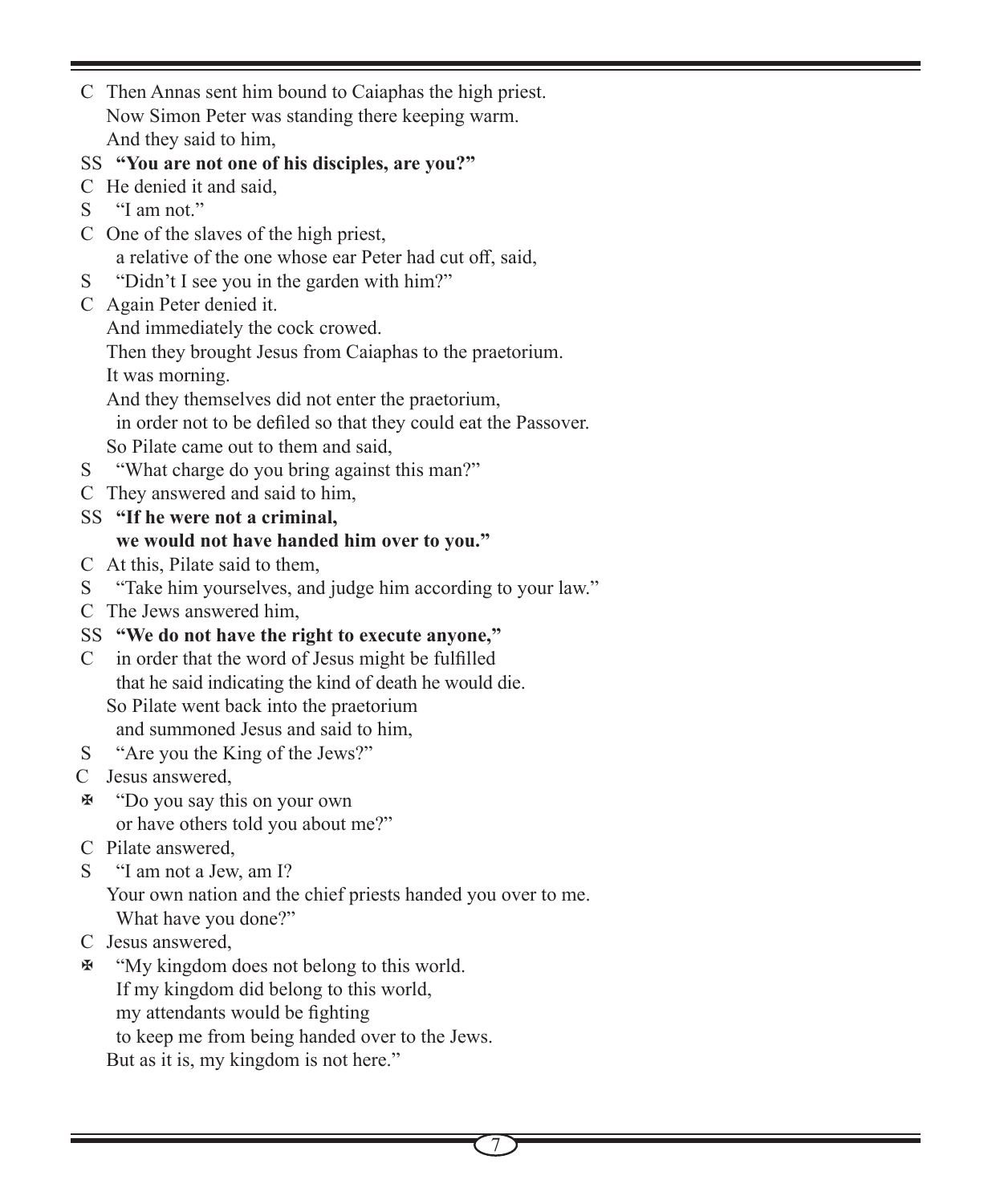- C So Pilate said to him,
- S "Then you are a king?"
- C Jesus answered,
- "You say I am a king. For this I was born and for this I came into the world, to testify to the truth. Everyone who belongs to the truth listens to my voice."
- C Pilate said to him,
- S "What is truth?"
- C When he had said this,

he again went out to the Jews and said to them,

- S "I find no guilt in him. But you have a custom that I release one prisoner to you at Passover. Do you want me to release to you the King of the Jews?"
- C They cried out again,

#### SS **"Not this one but Barabbas!"**

C Now Barabbas was a revolutionary.

Then Pilate took Jesus and had him scourged.

And the soldiers wove a crown out of thorns and placed it on his head, and clothed him in a purple cloak,

and they came to him and said,

#### SS **"Hail, King of the Jews!"**

- C And they struck him repeatedly. Once more Pilate went out and said to them,
- S "Look, I am bringing him out to you, so that you may know that I find no guilt in him."
- C So Jesus came out, wearing the crown of thorns and the purple cloak. And he said to them,
- S "Behold, the man!"
- C When the chief priests and the guards saw him they cried out,

#### SS **"Crucify him, crucify him!"**

- C Pilate said to them,
- S "Take him yourselves and crucify him. I find no guilt in him."
- C The Jews answered,
- SS **"We have a law, and according to that law he ought to die, because he made himself the Son of God."**
- C Now when Pilate heard this statement, he became even more afraid, and went back into the praetorium and said to Jesus,
- S "Where are you from?"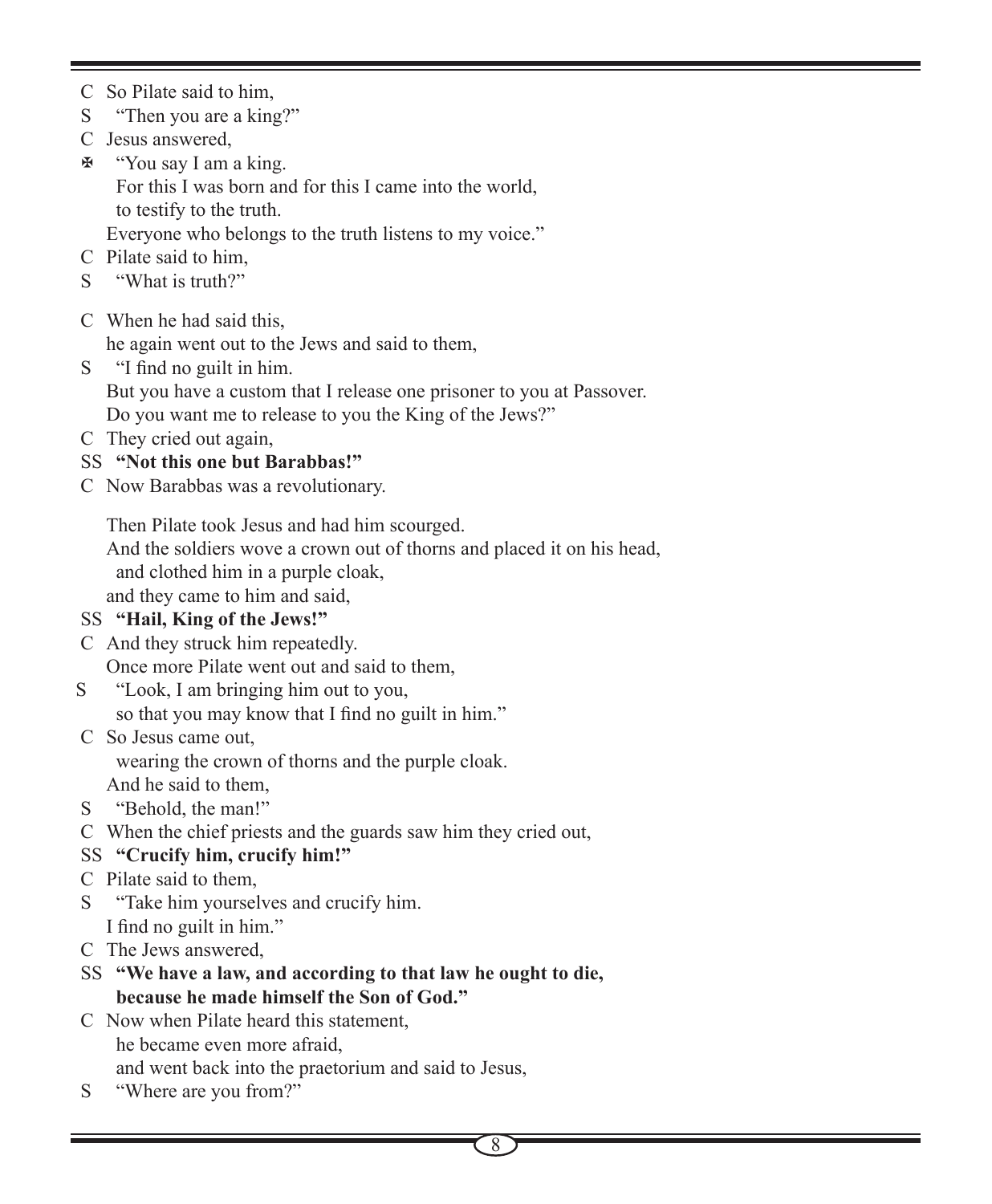- C Jesus did not answer him. So Pilate said to him,
- S "Do you not speak to me? Do you not know that I have power to release you and I have power to crucify you?"
- C Jesus answered him,
- "You would have no power over me if it had not been given to you from above. For this reason the one who handed me over to you has the greater sin."
- C Consequently, Pilate tried to release him; but the Jews cried out,
- SS **"If you release him, you are not a Friend of Caesar. Everyone who makes himself a king opposes Caesar."**
- C When Pilate heard these words he brought Jesus out and seated him on the judge's bench in the place called Stone Pavement, in Hebrew, Gabbatha. It was preparation day for Passover, and it was about noon. And he said to the Jews,
- S "Behold, your king!"
- C They cried out,
- SS **"Take him away, take him away! Crucify him!"**
- C Pilate said to them,
- S "Shall I crucify your king?"
- C The chief priests answered,
- SS **"We have no king but Caesar."**
- C Then he handed him over to them to be crucified.

So they took Jesus, and, carrying the cross himself, he went out to what is called the Place of the Skull, in Hebrew, Golgotha.

There they crucified him, and with him two others,

one on either side, with Jesus in the middle.

Pilate also had an inscription written and put on the cross.

It read,

"Jesus the Nazorean, the King of the Jews."

Now many of the Jews read this inscription,

because the place where Jesus was crucified was near the city;

and it was written in Hebrew, Latin, and Greek.

So the chief priests of the Jews said to Pilate,

 SS **"Do not write 'The King of the Jews,' but that he said, 'I am the King of the Jews'."**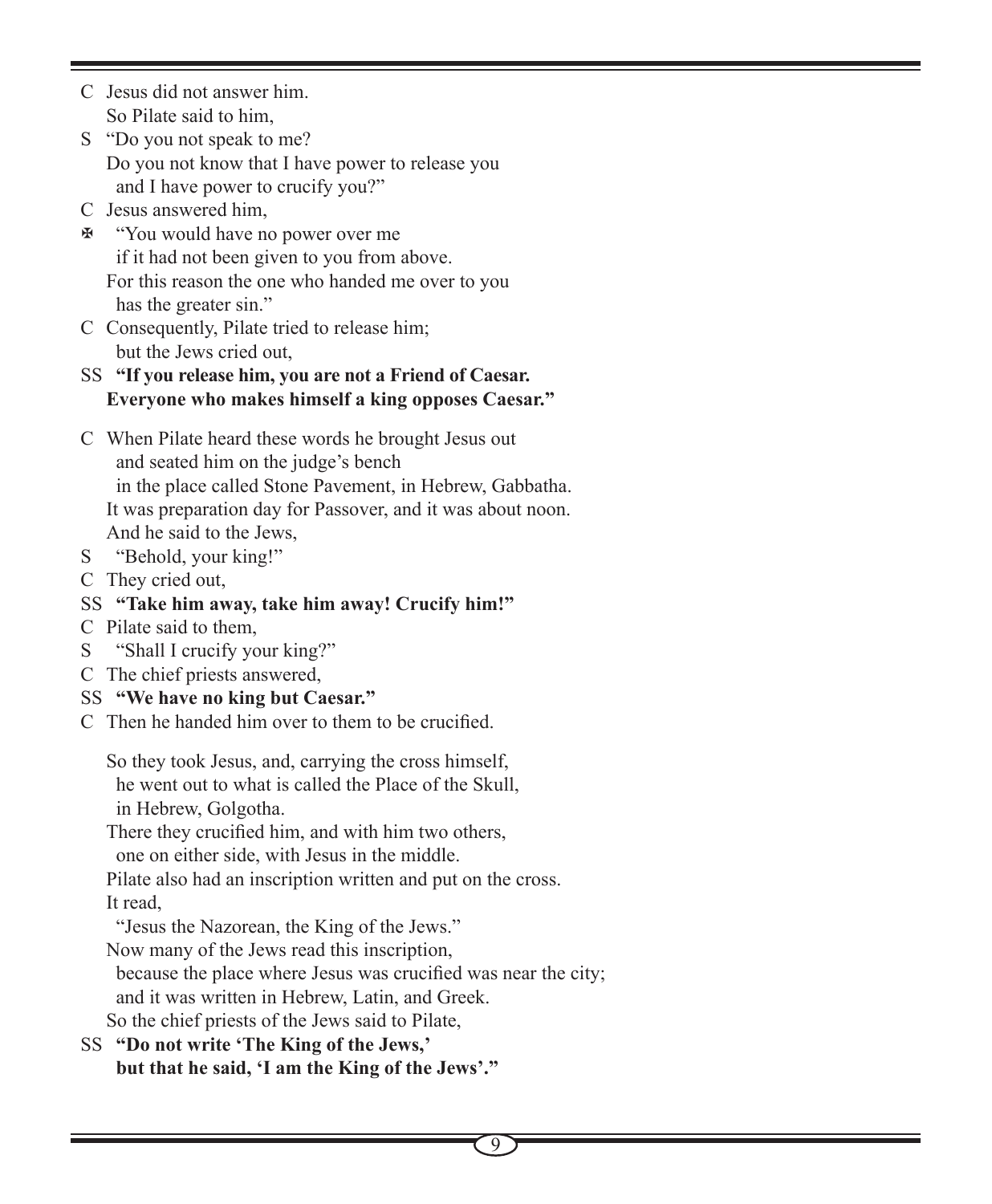- C Pilate answered,
- S "What I have written, I have written."
- C When the soldiers had crucified Jesus,

 they took his clothes and divided them into four shares, a share for each soldier.

They also took his tunic, but the tunic was seamless,

woven in one piece from the top down.

So they said to one another,

#### SS **"Let's not tear it, but cast lots for it to see whose it will be, "**

C in order that the passage of Scripture

 might be fulfilled that says: *They divided my garments among them, and for my vesture they cast lots.* This is what the soldiers did. Standing by the cross of Jesus were his mother and his mother's sister, Mary the wife of Clopas, and Mary of Magdala.

When Jesus saw his mother and the disciple there whom he loved he said to his mother,

- "Woman, behold, your son."
- C Then he said to the disciple,
- "Behold, your mother."
- C And from that hour the disciple took her into his home.

After this, aware that everything was now finished, in order that the Scripture might be fulfilled, Jesus said,

- **E** "I thirst."
- C There was a vessel filled with common wine. So they put a sponge soaked in wine on a sprig of hyssop and put it up to his mouth.

When Jesus had taken the wine, he said,

- "It is finished."
- C And bowing his head, he handed over the spirit.

#### *Here all kneel and pause for a short time.*

Now since it was preparation day,

in order that the bodies might not remain on the cross on the sabbath,

for the sabbath day of that week was a solemn one,

the Jews asked Pilate that their legs be broken

and that they be taken down.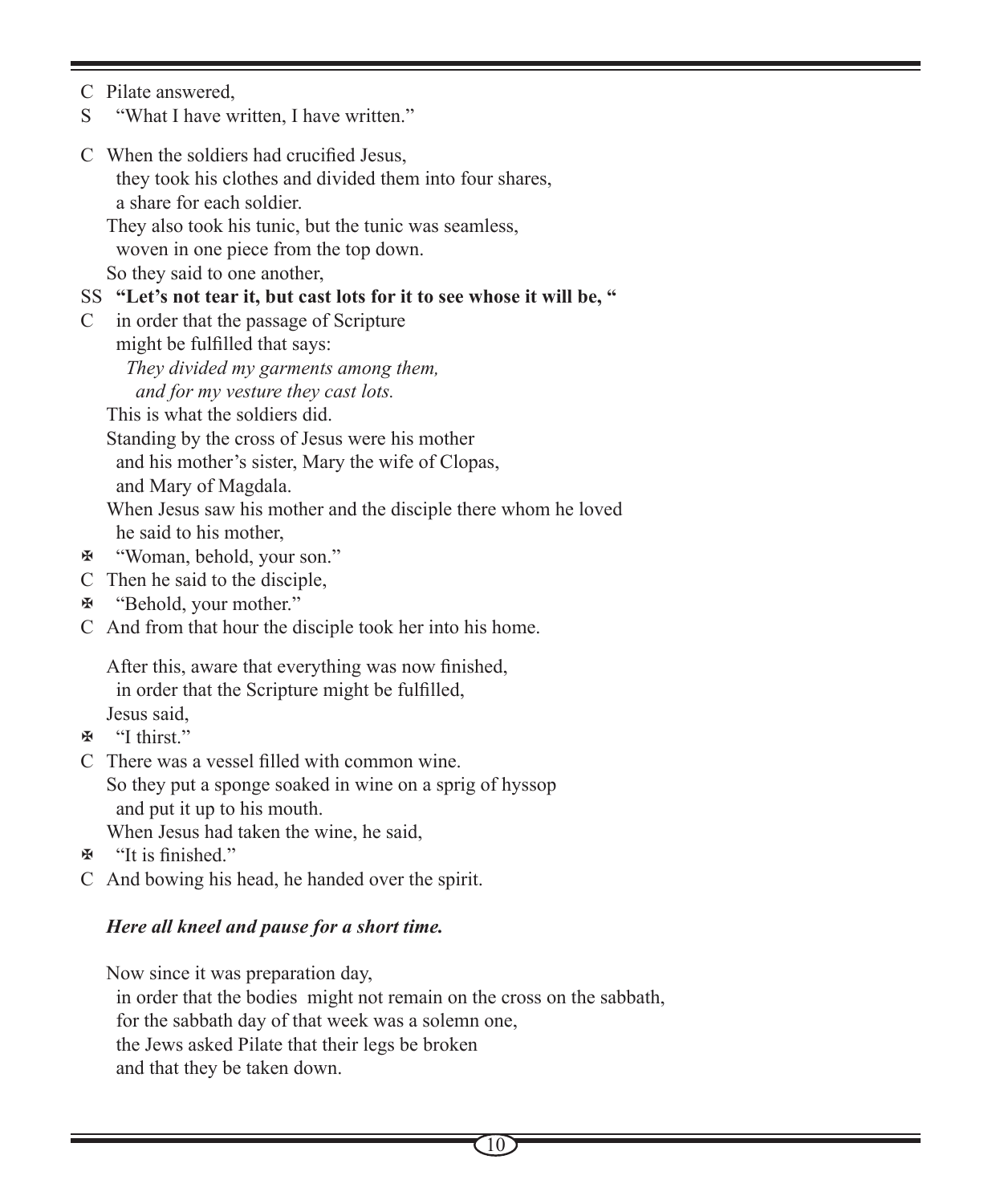So the soldiers came and broke the legs of the first and then of the other one who was crucified with Jesus. But when they came to Jesus and saw that he was already dead, they did not break his legs, but one soldier thrust his lance into his side, and immediately blood and water flowed out. An eyewitness has testified, and his testimony is true; he knows that he is speaking the truth, so that you also may come to believe. For this happened so that the Scripture passage might be fulfilled: *Not a bone of it will be broken.* And again another passage says: *They will look upon him whom they have pierced.* After this, Joseph of Arimathea, secretly a disciple of Jesus for fear of the Jews, asked Pilate if he could remove the body of Jesus. And Pilate permitted it. So he came and took his body. Nicodemus, the one who had first come to him at night, also came bringing a mixture of myrrh and aloes weighing about one hundred pounds. They took the body of Jesus and bound it with burial cloths along with the spices, according to the Jewish burial custom. Now in the place where he had been crucified there was a garden, and in the garden a new tomb, in which no one had yet been buried. So they laid Jesus there because of the Jewish preparation day; for the tomb was close by.

The Gospel of the Lord. **Praise to you, Lord Jesus Christ.**

### **H <sup>o</sup> m i <sup>l</sup> <sup>y</sup>**

#### **T h e S ol e m n I <sup>n</sup> <sup>t</sup> e r c e ss <sup>i</sup> <sup>o</sup> <sup>n</sup> <sup>s</sup>**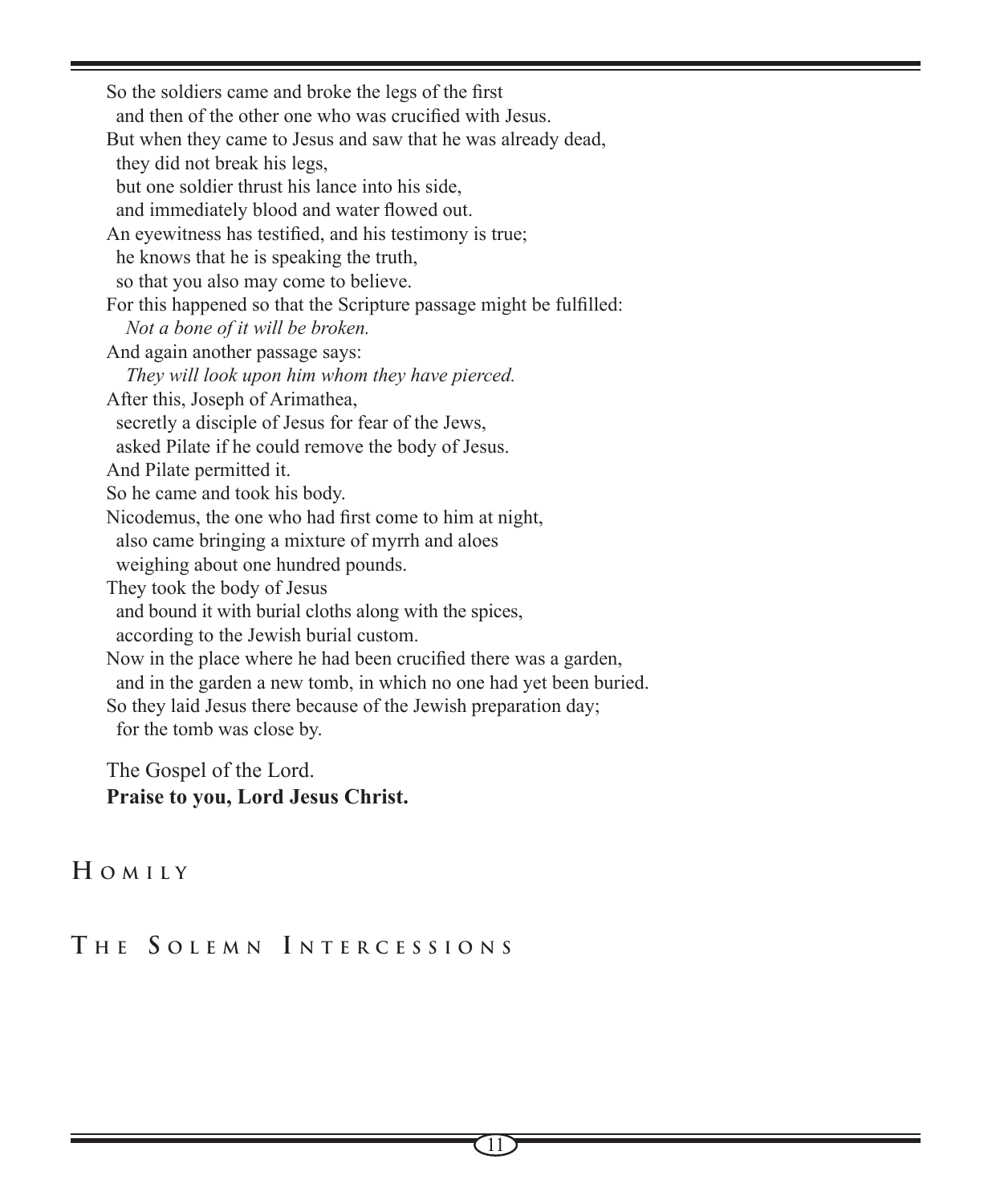#### **C oll e c <sup>t</sup> <sup>i</sup> <sup>o</sup> <sup>n</sup>**

*Every year on Good Friday, a collection is taken up in Catholic Churches to support the work of the Franciscans working in the Holy Land. Christians there rely heavily on the help that comes to them from this worldwide collection.*

**A n h h**  $\infty$  **h h**  $\infty$  **h**  $\infty$  **h**  $\infty$  **h**  $\infty$  **h**  $\infty$  **h**  $\infty$  **h**  $\infty$  **h**  $\infty$  **h**  $\infty$  **h**  $\infty$  **h**  $\infty$  **h**  $\infty$  **h**  $\infty$  **h**  $\infty$  **h**  $\infty$  **h**  $\infty$  **h**  $\infty$  **h**  $\infty$  **h**  $\infty$  **h**  $\$ Giovanni Pierluigi da Palestrina

> We adore you, O Christ, and we bless you. For by your holy cross you have redeemed the world. O Lord, who suffered for us, have mercy on us.

# **T h e A <sup>d</sup> <sup>o</sup> r a <sup>t</sup> <sup>i</sup> <sup>o</sup> <sup>n</sup> <sup>o</sup> <sup>f</sup> <sup>t</sup> h e H ol <sup>y</sup> C <sup>r</sup> oss**

#### **T h e S <sup>h</sup> ow i n g <sup>o</sup> <sup>f</sup> <sup>t</sup> h e H ol <sup>y</sup> C <sup>r</sup> oss**

Priest: Behold the wood of the Cross, on which hung the salvation of the world.



### **T h e A <sup>d</sup> <sup>o</sup> r a <sup>t</sup> <sup>i</sup> <sup>o</sup> <sup>n</sup> <sup>o</sup> <sup>f</sup> <sup>t</sup> h e H ol <sup>y</sup> C <sup>r</sup> oss**

**A n t h h**  $\infty$  **h**  $\infty$  **h**  $\infty$  **h**  $\infty$  **h**  $\infty$  **h**  $\infty$  **h**  $\infty$  **h**  $\infty$  **h**  $\infty$  **h**  $\infty$  **h**  $\infty$  **h**  $\infty$  **h**  $\infty$  **h**  $\infty$  **h**  $\infty$  **h**  $\infty$  **h**  $\infty$  **h**  $\infty$  **h**  $\infty$  **h**  $\infty$  **h**  $\$ Quirino Gasparini

> We adore you, O Christ, and we bless you. For by your holy cross you have redeemed the world.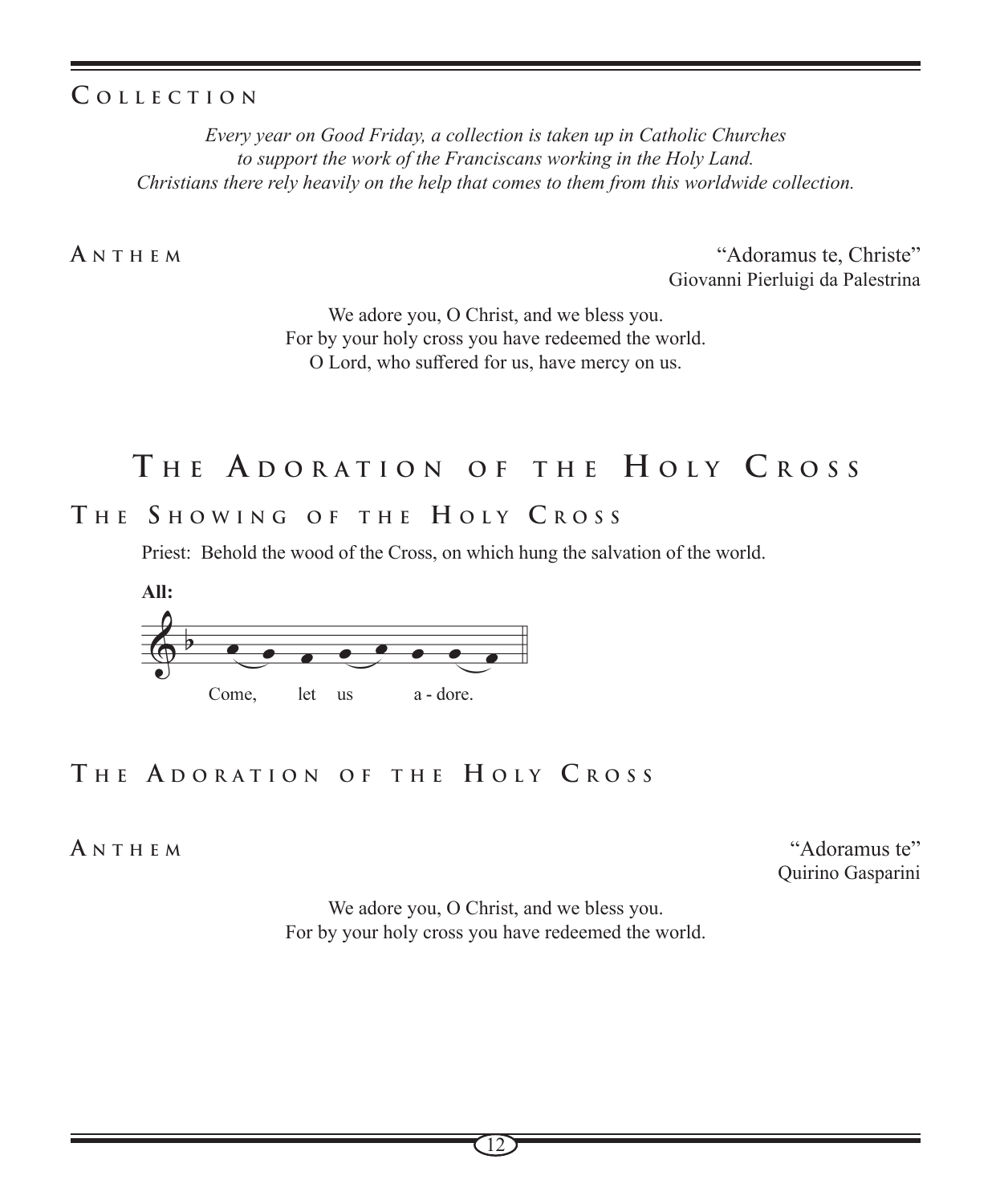#### **T h e C <sup>o</sup> m m u n i <sup>o</sup> <sup>n</sup> R <sup>i</sup> <sup>t</sup> <sup>e</sup> T h e L <sup>o</sup> r d ' s P r a y e r**  $\overline{\bullet}$ Our Fa - ther, who art in heav - en, hal-lowed be thy name;  $\overline{\phantom{a}}$ thy king-dom come; thy will be done on earth as it.  $is$ in heav-en.  $\overline{\phantom{a}}$ Give us this day our dai-ly bread; and for-give us our tres-pass-es we for-give as those who tres-pass a-gainst us: and lead us tion, but de - liv - er us from e vil. not in - to temp-ta - $\sim$ **D <sup>o</sup> <sup>x</sup> olo g y**  $\bullet$



#### **C <sup>o</sup> m m u n i <sup>o</sup> <sup>n</sup>**

*The reception of Holy Communion is the most sacred act for Catholics. We believe that we are then receiving the Body and Blood of Christ. Catholics who are properly prepared should approach the ministers of Holy Communion.*

*We ask non-Catholics not to receive. They are encouraged, however, to come forward with arms crossed over their heart to receive a blessing.*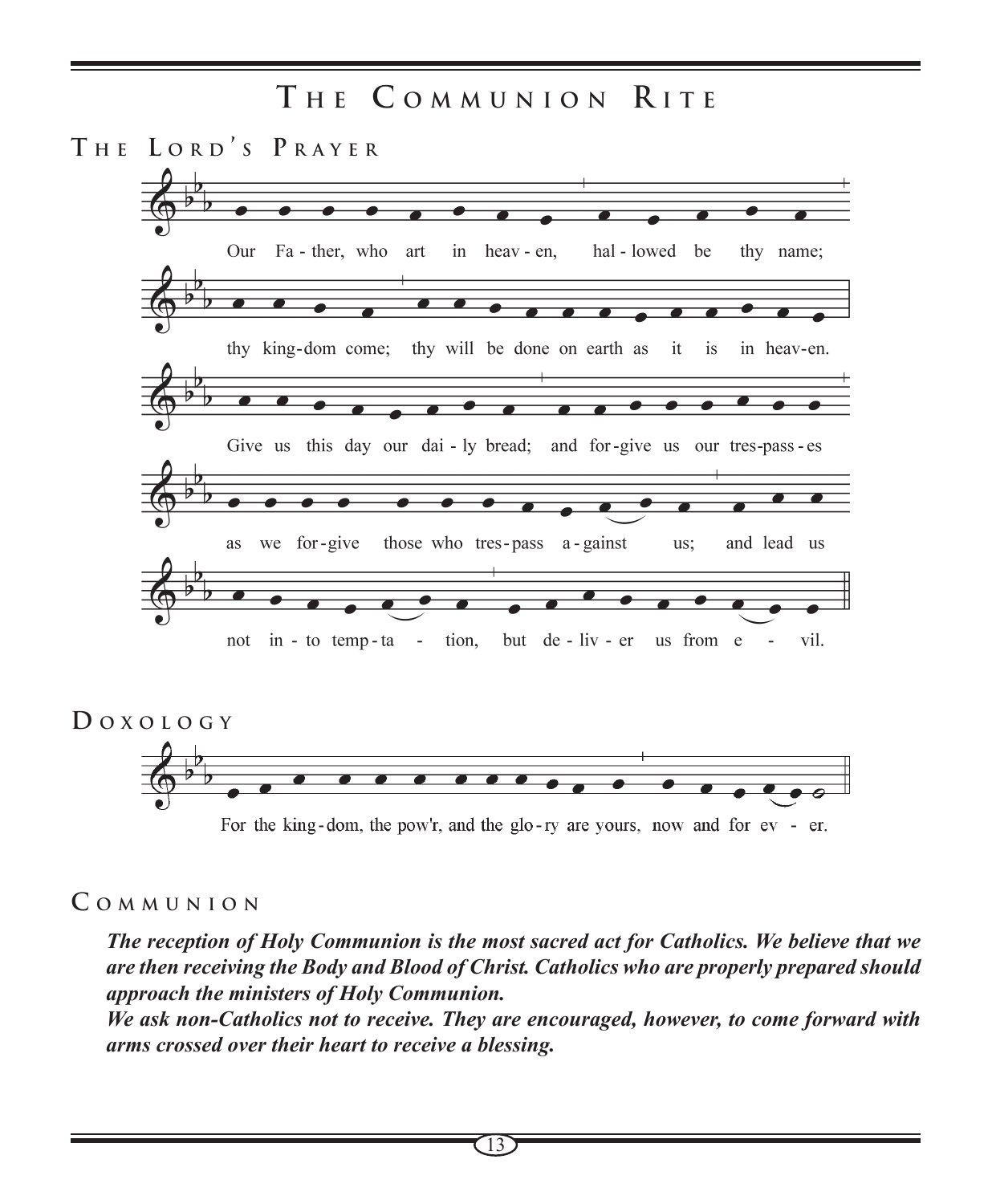**A <sup>n</sup> <sup>t</sup> h e m** "O Come and Mourn with Me a While" S. Constantino Yon

> Oh come and mourn a while. See Mary call us to her side. Oh come and let us mourn with her. Jesus our love is crucified. Come take thy stand beneath the cross. And let the blood from out that side fall gently on thee drop by drop. Jesus our love is crucified. Have we no tears to shed for him while soldiers scoff and Jews deride. Ah look how patiently he hangs. Jesus our love is crucified.

**H y m n** "O Sacred Head Surrounded/Oh Rostro Ensangrentado"



14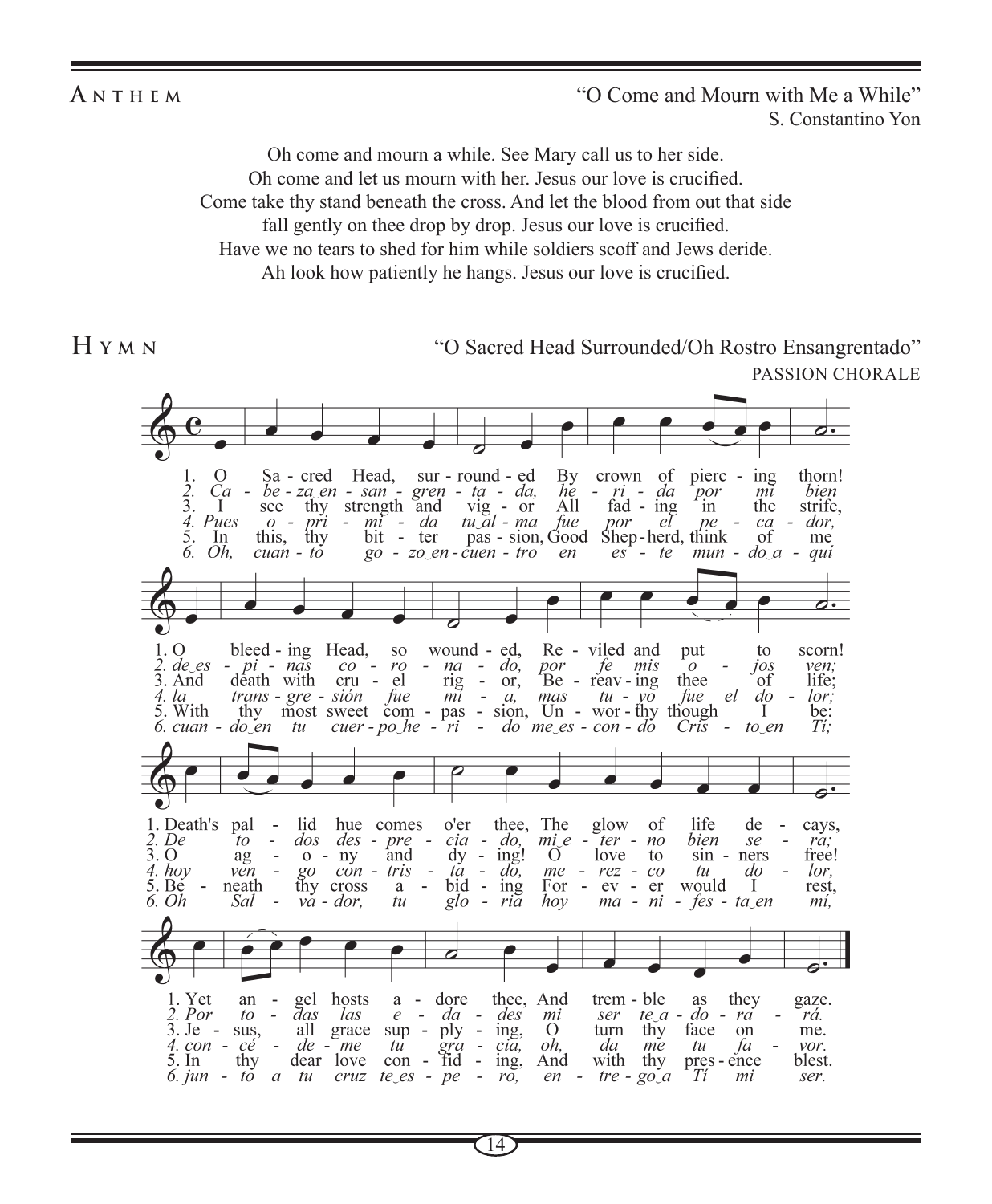#### **P r a y e r a f <sup>t</sup> e r C <sup>o</sup> m m u n i <sup>o</sup> <sup>n</sup>**

#### **P r a y e r <sup>o</sup> v e r <sup>t</sup> h e P <sup>e</sup> opl <sup>e</sup>**

## **T h e A <sup>d</sup> <sup>o</sup> r a <sup>t</sup> <sup>i</sup> <sup>o</sup> <sup>n</sup> <sup>o</sup> <sup>f</sup> <sup>t</sup> h e H ol <sup>y</sup> C <sup>r</sup> oss**

*The faithful are now invited to adore the Holy Cross at the altar rail.*

**A n f h e** m **s**  $\bullet$  **f h s**  $\bullet$  **f h h e h s**  $\bullet$  **f h s**  $\bullet$  **f h s**  $\bullet$  **f s**  $\bullet$  **f s**  $\bullet$  **f**  $\bullet$  **f**  $\bullet$  **f**  $\bullet$  *s*  $\bullet$  *s*  $\bullet$  *s*  $\bullet$  *s*  $\bullet$  *s*  $\bullet$  *s* Sergei Rachmaninoff

> We have seen thy resurrection, O Christ, And adore thee, O holy Lord Jesus, Son of Mary; thou only art sinless. We venerate thy Cross, O Lord Christ, and we praise and glorify thy holy resurrection: for thou art God; we know none other beside thee; therefore we call upon thy Name. O come hither, all ye faithful, let us magnify Christ's holy resurrection: for behold, through the Tree joy hath come to all the world; wherefore we bless the Lord evermore; we sing his resurrection with joy, who suffered the shame of the cross, conquering death by his death.

> > "Popule Meus" Tomás Luis de Victoria

My people, what have I done to you? Or how have I grieved you? Answer me. Because I led you out of the land of Egypt, you have prepared a Cross for your Savior. Holy is God, Holy and Mighty, Holy and Immortal One, have mercy on us. Because I led you out through the desert forty years, and fed you with manna and brought you into a land of plenty, you have prepared a cross for your Savior. What more should I have done for you and have not done? Indeed, I planted you as my most beautiful chosen vine and you have turned very bitter for me, for in my thirst you gave me vinegar to drink and with a lance you pierced your Savior's side.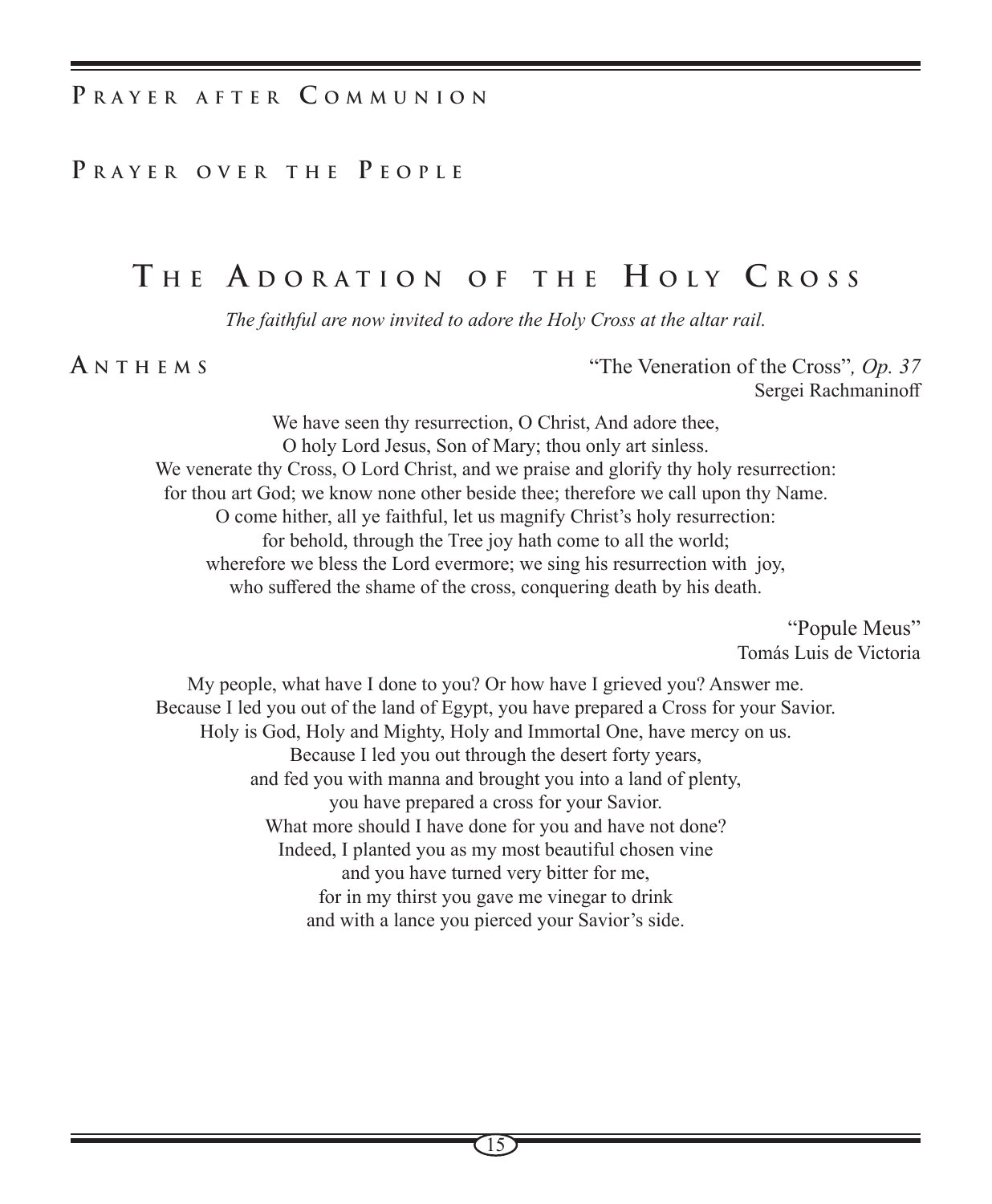#### **G u i d e <sup>l</sup> i n e <sup>s</sup> <sup>f</sup> <sup>o</sup> r t h e R e c e pt <sup>i</sup> <sup>o</sup> <sup>n</sup> <sup>o</sup> <sup>f</sup> C <sup>o</sup> m m u n i <sup>o</sup> <sup>n</sup>**

#### **F <sup>o</sup> <sup>r</sup> C <sup>a</sup> <sup>t</sup> <sup>h</sup> ol i c <sup>s</sup>**

As Catholics, we fully participate in the celebration of the Eucharist when we receive Holy Communion. We are encouraged to receive Communion devoutly and frequently. In order to be properly disposed to receive Communion, participants should not be conscious of grave sin and normally should have fasted for one hour. A person who is conscious of grave sin is not to receive the Body and Blood of the Lord without prior sacramental confession except for a grave reason where there is no opportunity for confession. In this case, the person is to be mindful of the obligation to make an act of perfect contrition, including the intention of confessing as soon as possible (*Code of Canon Law*, canon 916). A frequent reception of the Sacrament of Penance is encouraged for all.

### **F o r o u r f e llow C h r i st i a n s**

We welcome our fellow Christians to this celebration of the Eucharist as our brothers and sisters. We pray that our common baptism and the action of the Holy Spirit in this Eucharist will draw us closer to one another and begin to dispel the sad divisions which separate us. We pray that these will lessen and finally disappear, in keeping with Christ's prayer for us "that they may all be one" (John 17:21).

Because Catholics believe that the celebration of the Eucharist is a sign of the reality of the oneness of faith, life, and worship, members of those churches with whom we are not yet fully united are ordinarily not admitted to Holy Communion. Eucharistic sharing in exceptional circumstances by other Christians requires permission according to the directives of the diocesan bishop and the provisions of canon law (canon 844 §4). Members of Orthodox Churches, the Assyrian Church of the East, and the Polish National Catholic Church are urged to respect the discipline of their own Churches. According to Roman Catholic Discipline, the *Code of Canon Law* does not object to the reception of Communion by Christians of these Churches (canon 844 §3).

#### **F o r t h os e n ot r e c e i v i n g H ol y C o m m u n i o n**

All who are not receiving Holy Communion are encouraged to express in their hearts a prayerful desire for unity with the Lord Jesus and with one another.

#### $F$  **o**  $R$  **n o**  $N$  **-**  $C$  **H**  $R$ **I**  $S$  **T**  $I$   $A$   $N$   $S$

We also welcome to this celebration those who do not share our faith in Jesus Christ. While we cannot admit them to Holy Communion, we ask them to offer their prayers for the peace and the unity of the human family.

Copyright © 1996, United States Catholic Conference. All rights reserved.